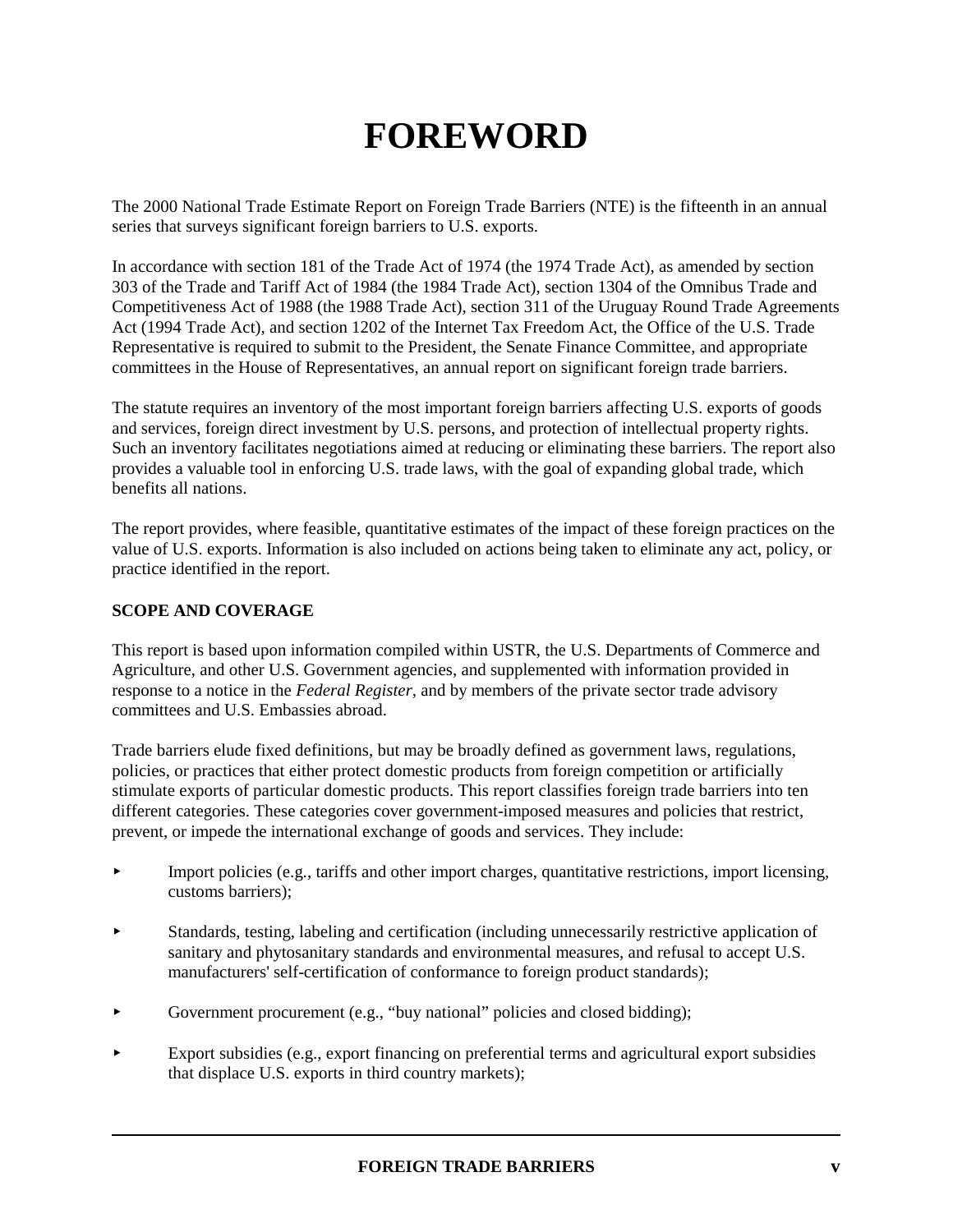- Lack of intellectual property protection (e.g., inadequate patent, copyright, and trademark regimes);
- Services barriers (e.g., limits on the range of financial services offered by foreign financial institutions,<sup>1</sup> regulation of international data flows, and restrictions on the use of foreign data processing);
- Investment barriers (e.g., limitations on foreign equity participation and on access to foreign government-funded research and development (R&D) programs, local content and export performance requirements, and restrictions on transferring earnings and capital);
- Anticompetitive practices with trade effects tolerated by foreign governments (including anticompetitive activities of both state-owned and private firms that apply to services or to goods and that restrict the sale of U.S. products to any firm, not just to foreign firms that perpetuate the practices);
- Trade restrictions affecting electronic commerce (e.g., tariff and nontariff measures, burdensome and discriminatory regulations and standards, and discriminatory taxation); and
- $\blacktriangleright$  Other barriers (barriers that encompass more than one category, e.g., bribery and corruption,<sup>2</sup> or that affect a single sector).

The NTE report covers significant barriers, whether they are consistent or inconsistent with international trading rules. Many barriers to U.S. exports are consistent with existing international trade agreements. Tariffs, for example, are an accepted method of protection under the General Agreement on Tariffs and Trade (GATT). Even a very high tariff does not violate international rules unless a country has made a "bound" commitment not to exceed a specified rate. On the other hand, where measures are not consistent with international rules, they are actionable under U.S. trade law and through the World Trade Organization (WTO).

This report discusses the largest export markets for the United States, including: 50 nations, the European Union, Taiwan, Hong Kong and two regional bodies. Some countries were excluded from this report due primarily to the relatively small size of their markets or the absence of major trade complaints from representatives of U.S. goods and services sectors. However, the omission of particular countries and barriers does not imply that they are not of concern to the United States.

In prior reports, most non-market economies also were excluded, since the trade barriers in those countries were qualitatively different from those found in other economies. However, as the economies of the republics of the former Soviet Union and most economies of the countries of Central Europe evolve away from central planning toward a market orientation, some of them have changed sufficiently to warrant an examination of their trade regimes. Where such examination has revealed trade barriers, those barriers have been included in this report.

The merchandise trade data contained in the NTE report are based on total U.S. exports, free alongside (f.a.s.)<sup>3</sup> value, and general U.S. imports, customs value (defined in Section 402, Tariff Act of 1930, 19 U.S.C. 1401a), as reported by the Bureau of the Census, Department of Commerce. (NOTE: These data are ranked according to size of export market in the Appendix.) The direct investment data are from the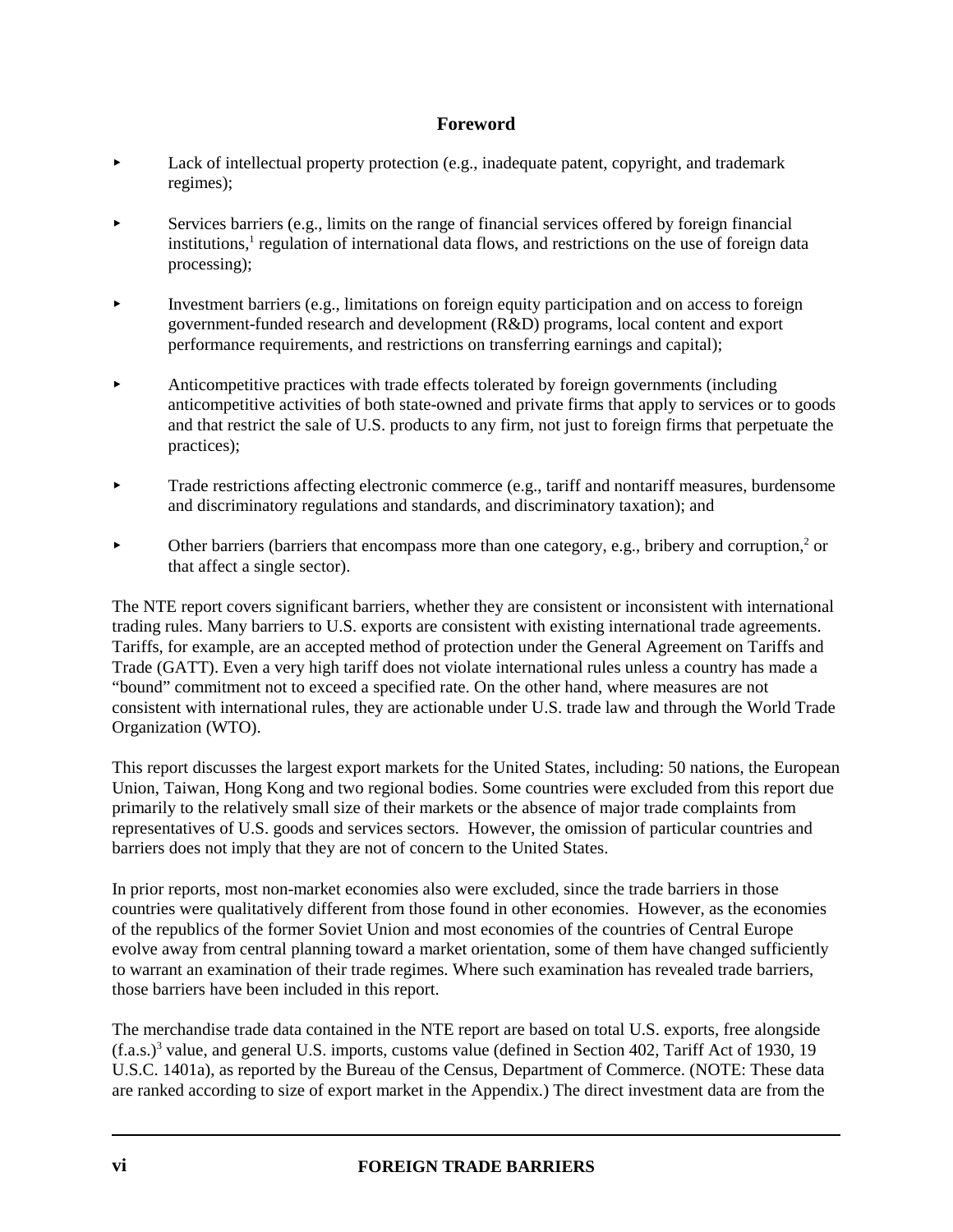September 1999 issue of the Survey of Current Business and unpublished data from the Bureau of Economic Analysis, Department of Commerce.

### **TRADE IMPACT ESTIMATES AND FOREIGN BARRIERS**

Wherever possible, this report presents estimates of the impact on U.S. exports of specific foreign trade barriers or other trade distorting practices. However, it must be understood that these estimates are only approximations. Also, where consultations related to specific foreign practices were proceeding at the time this report was published, estimates were excluded, in order to avoid prejudice to those consultations.

The estimates included in this report constitute an attempt to assess quantitatively the potential effect of removing certain foreign trade barriers on particular U.S. exports. However, the estimates cannot be used to determine the total effect upon U.S. exports to either the country in which a barrier has been identified or to the world in general. In other words, the estimates contained in this report cannot be aggregated in order to derive a total estimate of gain in U.S. exports to a given country or the world.

Trade barriers or other trade distorting practices affect U.S. exports to another country because these measures effectively impose costs on such exports that are not imposed on goods produced domestically in the importing country. In theory, estimating the impact of a foreign trade measure upon U.S. exports of goods requires knowledge of the (extra) cost the measure imposes upon them, as well as knowledge of market conditions in the United States, in the country imposing the measure, and in third countries. In practice, such information often is not available.

Where sufficient data exist, an approximate impact of tariffs upon U.S. exports can be derived by obtaining estimates of supply and demand price elasticities in the importing country and in the United States. Typically, the U.S. share of imports is assumed to be constant. When no calculated price elasticities are available, reasonable postulated values are used. The resulting estimate of lost U.S. exports is approximate, depends upon the assumed elasticities, and does not necessarily reflect changes in trade patterns with third countries. Similar procedures are followed to estimate the impact upon our exports of subsidies that displace U.S. exports in third country markets.

The task of estimating the impact of nontariff measures on U.S. exports is far more difficult, since there is no readily available estimate of the additional cost these restrictions impose upon imports. Quantitative restrictions or import licenses limit (or discourage) imports and thus raise domestic prices, much as a tariff does. However, without detailed information on price differences between countries and on relevant supply and demand conditions, it is difficult to derive the estimated effects of these measures upon U.S. exports. Similarly, it is difficult to quantify the impact upon U.S. exports (or commerce) of other foreign practices such as government procurement policies, nontransparent standards, or inadequate intellectual property rights protection.

In some cases, particular U.S. exports are restricted by both foreign tariff and nontariff barriers. For the reasons stated above, it may be difficult to estimate the impact of such nontariff barriers on U.S. exports. When the value of actual U.S. exports is reduced to an unknown extent by one or more than one nontariff measure, it then becomes derivatively difficult to estimate the effect of even the overlapping tariff barriers on U.S. exports.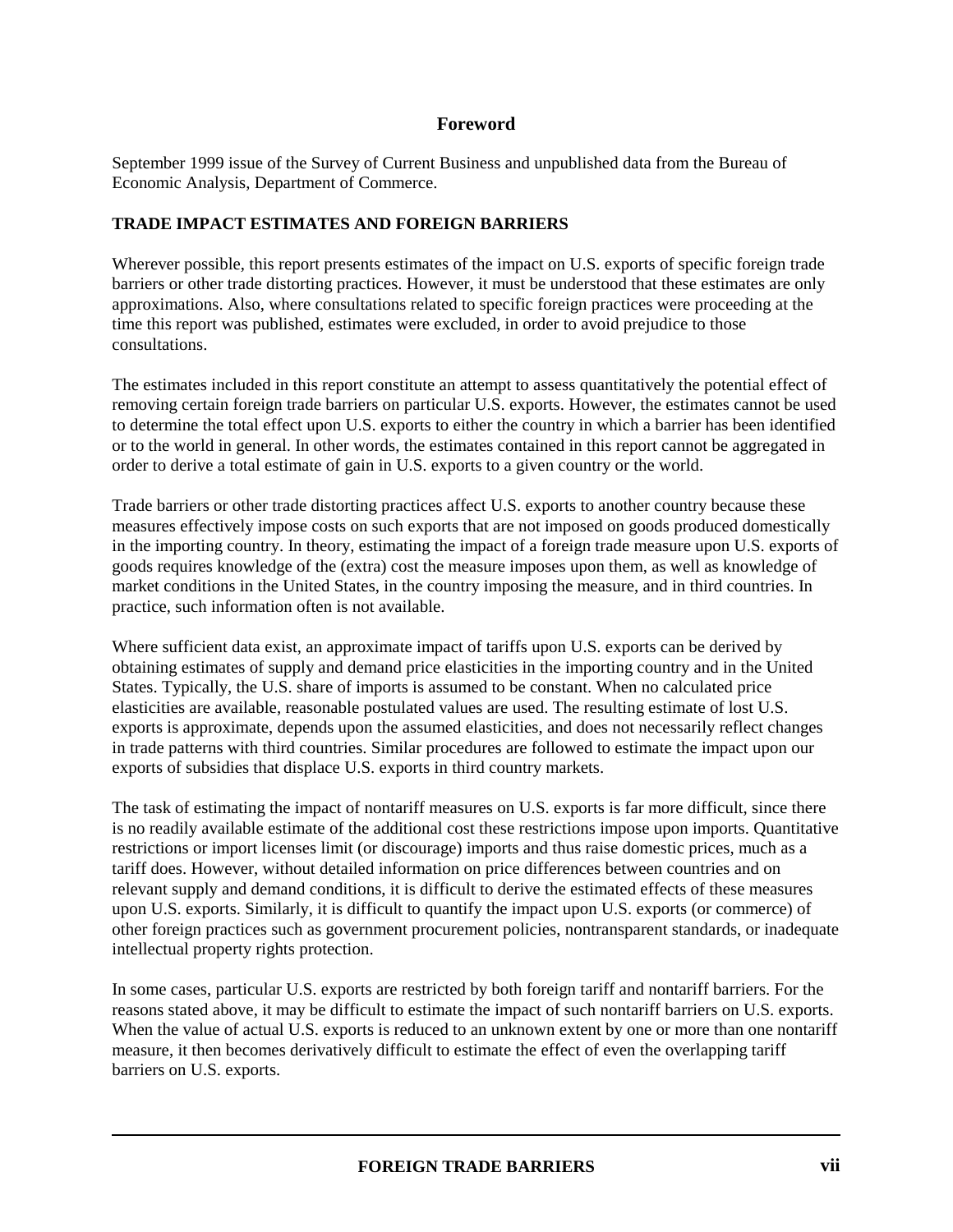The same limitations that affect the ability to estimate the impact of foreign barriers upon U.S. goods exports apply to U.S. services exports. Furthermore, the trade data on services exports are extremely limited and of questionable reliability. For these reasons, estimates of the impact of foreign barriers on trade in services also are difficult to compute.

With respect to investment barriers, there are no accepted techniques for estimating the impact of such barriers on U.S. investment flows. For this reason, no such estimates are given in this report. The NTE report includes generic government regulations and practices which are not product-specific. These are among the most difficult types of foreign practices for which to estimate trade effects.

In the context of trade actions brought under U.S. law, estimations of the impact of foreign practices on U.S. commerce are substantially more feasible. Trade actions under U.S. law are generally product-specific and therefore more tractable for estimating trade effects. In addition, the process used when a specific trade action is brought will frequently make available non-U.S. Government data (U.S. company or foreign sources) otherwise not available in the preparation of a broad survey such as this report.

In some cases, industry valuations estimating the financial effects of barriers are contained in the report. The methods used to compute these valuations are sometimes uncertain. Hence, their inclusion in the NTE report should not be construed as U.S. Government endorsement of the estimates they reflect.

March 31, 2000

#### **Endnotes**

1. The current NTE report covers only those financial services-related market access issues brought to the attention of USTR by outside sources. For the reader interested in a more comprehensive discussion of financial services barriers, the Treasury Department publishes quadrennially (most recently in 1998) the National Treatment Study. Prepared in collaboration with the Secretary of State, the Office of the Comptroller of the Currency, the Federal Reserve Board, the Federal Deposit Insurance Corporation, the Securities and Exchange Commission, and the Department of Commerce, the study analyzes in detail treatment of U.S. commercial banks and securities firms in foreign markets. It is intended as an authoritative reference for assessing financial services regimes abroad.

2. Corruption takes many forms, and can affect trade in many different ways. In many countries, it affects customs practices and decisions on the award of government procurement contracts. If left unchecked, bribery and corruption can negate market access gained through trade negotiations, undermine the foundations of the international trading system, and frustrate broader reforms and economic stabilization programs. U.S. firms also report that demands for bribes or "facilitation fees" from foreign customs officials can be an every-day element of the customs importation process.

Information on specific problems associated with bribery and corruption is difficult to obtain, particularly since perpetrators go to great lengths to conceal their activities. Nevertheless, a consistent complaint from U.S. firms is that they have experienced situations that suggest corruption has played a role in the award of foreign contracts. This is particularly true in large infrastructure projects.

Since the United States enacted the Foreign Corrupt Practices Act (FCPA) in 1977, U.S. companies have been prohibited from bribing foreign public officials. The result has been that foreign firms in international business transactions have enjoyed a competitive advantage, particularly in the developing world.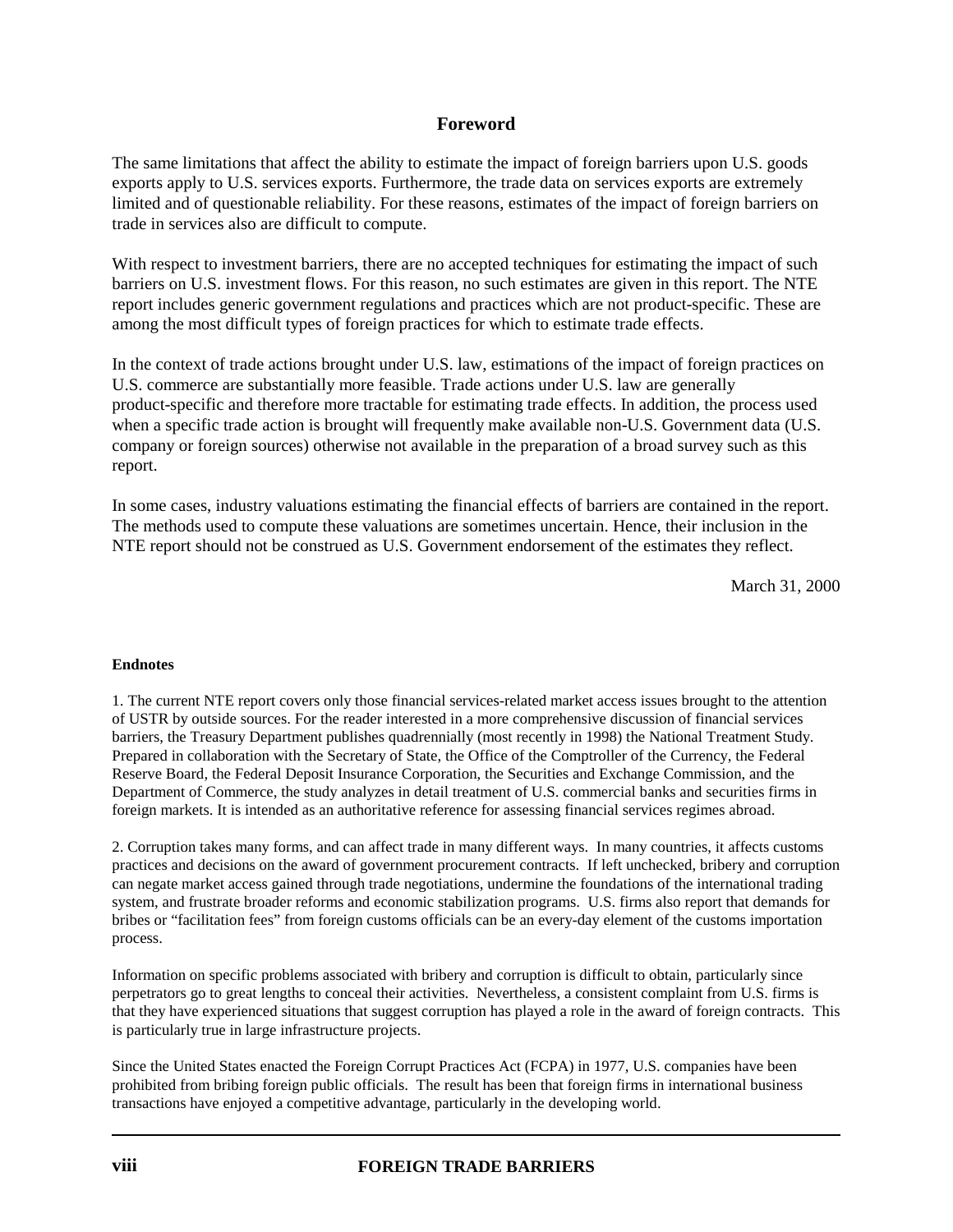The United States Government has been well aware of the discrepancy between U.S. law and that of its competitors, and has taken a leading role in addressing bribery and corruption in international business transactions with its trading partners at the Organization for Economic Cooperation and Development (OECD). With the strong urging of the United States, at the 1996 OECD Ministerial meeting, Ministers committed to take steps to eliminate the tax deductibility in their countries of bribes to foreign public officials, to criminalize bribery, and to examine methods to accomplish those objectives. In May 1997, OECD member countries agreed to criminalize bribery and complete negotiations on an international convention by the end of the year. This goal was achieved in November 1997, when negotiators from thirty-four countries (the twenty-nine OECD member states and five other nations (Argentina, Brazil, Bulgaria, Chile and the Slovak Republic)) adopted a Convention on Combating Bribery of Foreign Public Officials in International Business Transactions. The Convention was signed by representatives of thirty-three participating countries on December 17, 1997 in Paris. The Convention entered into force on February 15, 1999, on the basis of the requirement that five of the ten largest OECD members ratify the Convention in order for it to enter into force. As of February 19, 2000, the Convention had been ratified by the United States, Australia, Austria, Belgium, Bulgaria, Canada, the Czech Republic, Finland, Germany, Greece, Hungary, Iceland, Japan, Korea, Norway, the United Kingdom, Mexico, Spain, Sweden, Slovakia and Turkey.

In March 1996, countries in the Western Hemisphere concluded negotiation of the Inter-American Convention Against Corruption. This Convention, a direct result of the Summit of the Americas Plan of Action, requires that parties criminalize bribery throughout the region, and describes criminalization using language modeled on the FCPA. The Convention entered into force in March 1997 for those countries which have ratified the Convention. The United States is taking steps towards ratification of the Convention. Meanwhile, the Organization of American States is working on a set of model laws that ratifying countries can use to implement the Convention. In addition, the OAS Working Group on Probity and Public Ethics is considering mechanisms to monitor implementation of the Convention.

The United States is an active participant in the Southeastern Europe Stability Pact. Countries in the region have agreed to a Compact and Plan of Action in which they commit themselves to take specific anti-corruption actions, including improving transparency in government procurement.

To complement efforts in these fora, the United States has pressed the World Trade Organization (WTO) to take up work in related areas. Because corruption in trade transactions often has its genesis in the absence of a rules-based customs environment, the United States has provided leadership at the WTO in several areas to address some of the problems associated with bribery and corruption in the customs area. In March 2000, the Working Party on Preshipment Inspection issued its final report that included several immediate actions to be undertaken by Members to strengthen the operation of the Agreement on Preshipment Inspection. The United States has also continued to lead an initiative to ensure full and timely implementation of the WTO Agreement on Customs Valuation, with significant success. Finally, as a part of the follow-up to the 1996 WTO Ministerial decision to undertake exploratory and analytical work on the simplification of trade and customs procedures, the United States has identified the matter of customs integrity as a priority item. In July 1999, the United States submitted a proposal to the WTO General Council for negotiations to be undertaken in the area of Trade Facilitation, with the objective of ensuring a rulesbased environment for conducting trade transactions.

In addition, at the 1996 WTO Ministerial Conference in Singapore, the United States succeeded in securing agreement to initiate work on transparency in government procurement in the WTO. Accordingly, the WTO Working Group on Transparency in Government Procurement was established and held its first meetings in 1997. Since then, the Working Group has made significant progress on its mandate, which calls for conducting a study on transparency in government procurement and developing elements for inclusion in a multilateral agreement. To facilitate progress on the development of concrete WTO commitments in this area, the United States, Hungary, and Korea submitted a draft text for an agreement to the Working Group in July 1999. Intensive consultations organized by the United States in late 1999 resulted in a significant convergence of views on many of the key procedural elements of a potential agreement.